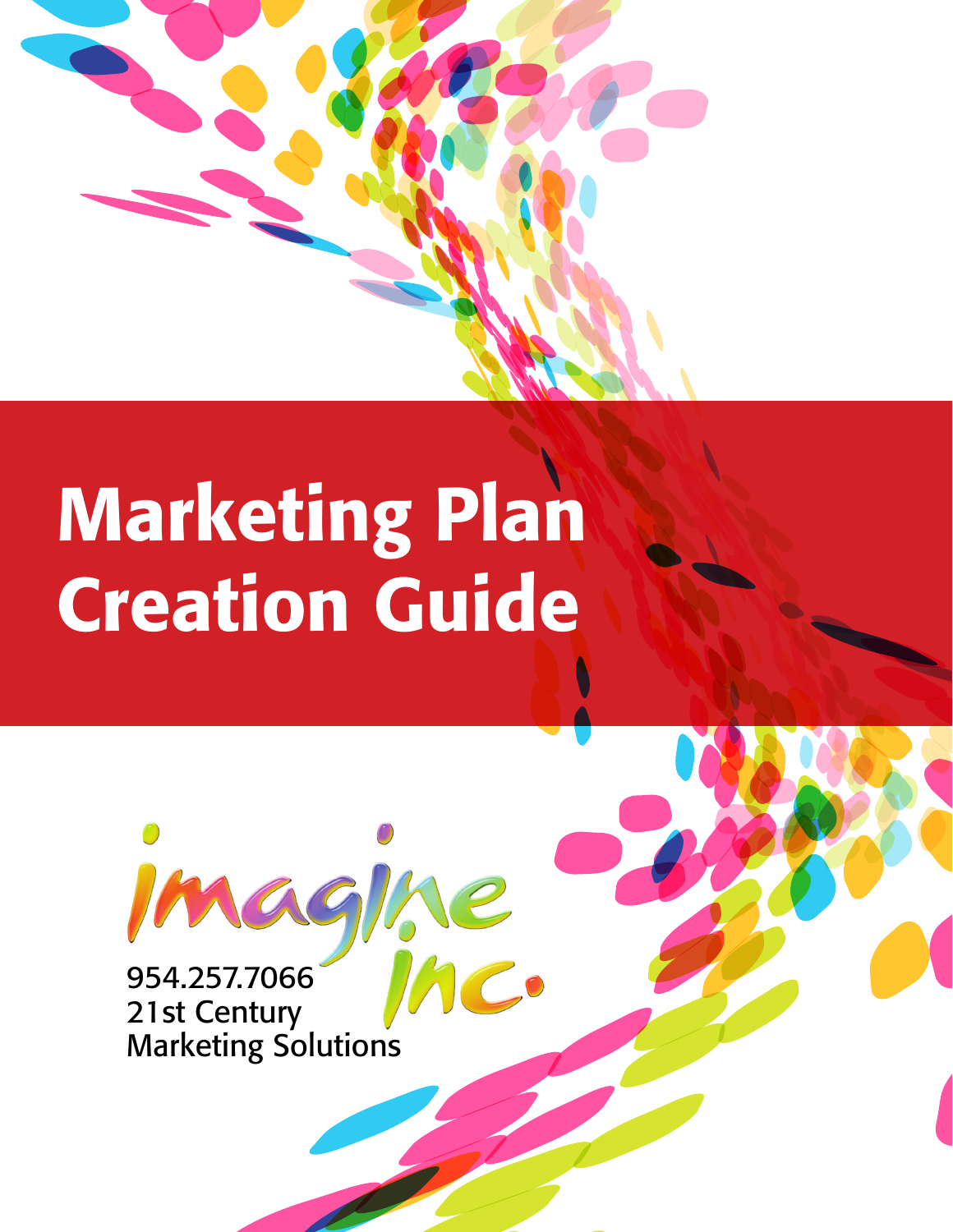## *Your Marketing Plan Table of Contents*

| A. Executive Summary 2               |
|--------------------------------------|
| B. Mission Statement  2              |
| C. What Are Your Goals? 3            |
| a. Financial                         |
| b. Non-Financial                     |
| D. Core Competencies 4               |
|                                      |
|                                      |
| G. Core Buyer's Persona 5            |
|                                      |
| I. Your On Going Marketing Efforts 6 |
|                                      |
|                                      |

K. One Page Marketing Plan . . . . . . . . . 7

Two things I can count on seeing in December are Marketing Plan instructions and New Year resolutions. For some businesses, the marketing plan may be one of their New Year resolutions. A marketing plan is something small companies often avoid or brush over. So, when December comes, they realize another year passed without creating this essential cornerstone of good business practice.

You've probably seen this statement in one form or another;

#### "Marketers With Documented Strategy Are 4.7x more likely To Be Successful Than Those Who Don't."

Well, it's true. Maybe the 4.7x is stretched a bit, but probably close.

Even if you have a marketing plan in place, it's worth reviewing once a year to see if it is working and consider what might need changing. Adding new products, services, or staff requires tweaking your strategies for customer reach, as well as advertising.

Thanks to CoSchedule for sharing this Marketing Plan outline. You will find tons more useful marketing information on their website, CoSchedule.com. Imagine, Inc. helps companies create marketing strategies. So if completing this is a struggle just give us a call at 954.257.7066 and we'll guide you through.

954.257.7066 Magine inc. imagineinc-usa.com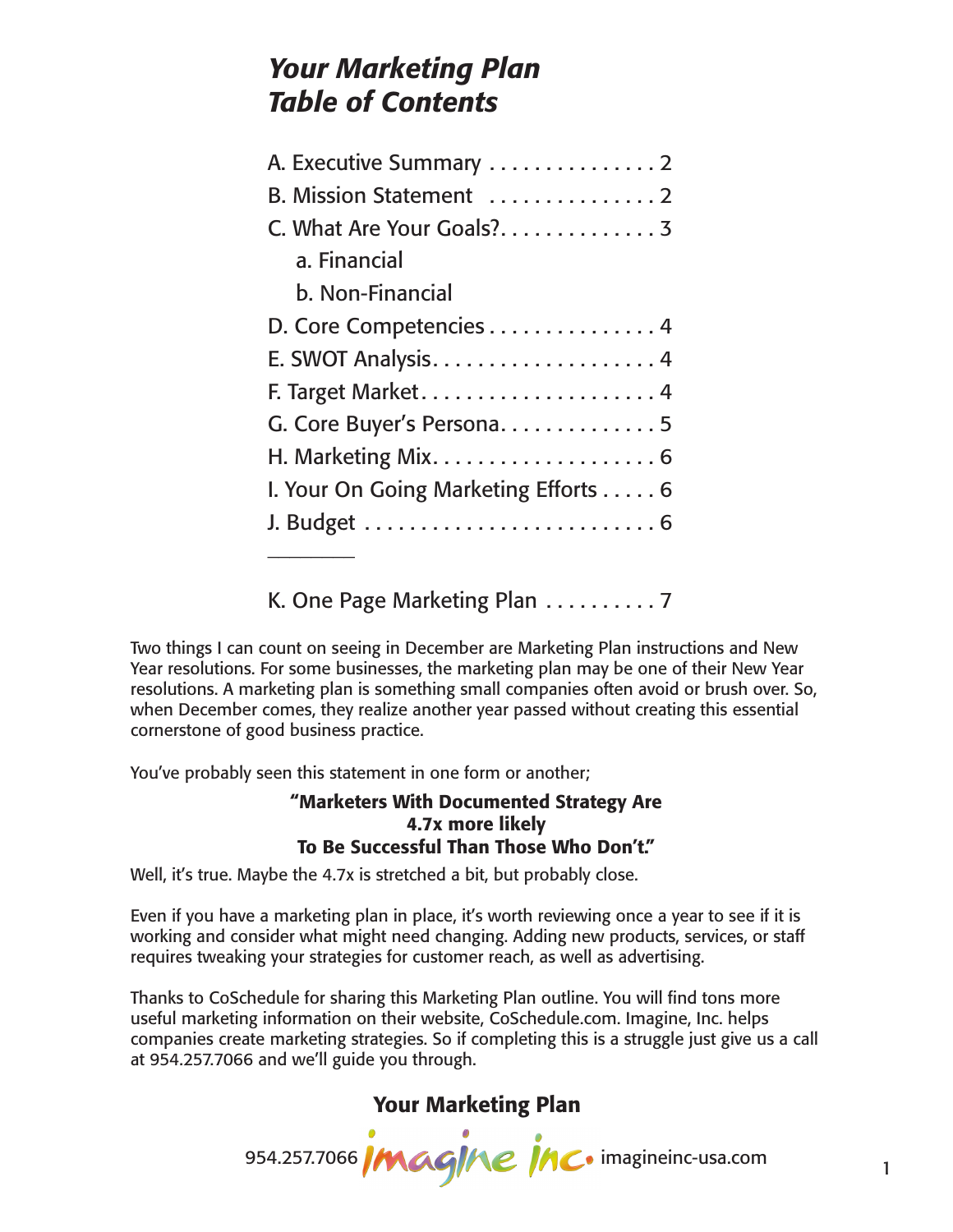## Executive Summary:

(This is a basically a summary of the entire marketing plan. Write this last.)

## Mission Statement:

(Answer these questions and then combine them into 1 or 2 nicely organized paragraphs.)

What do we do?

How do we do it?

Who are we doing it for?

What value are we bringing to the table?

954.257.7066 **Magine inc**oimagineinc-usa.com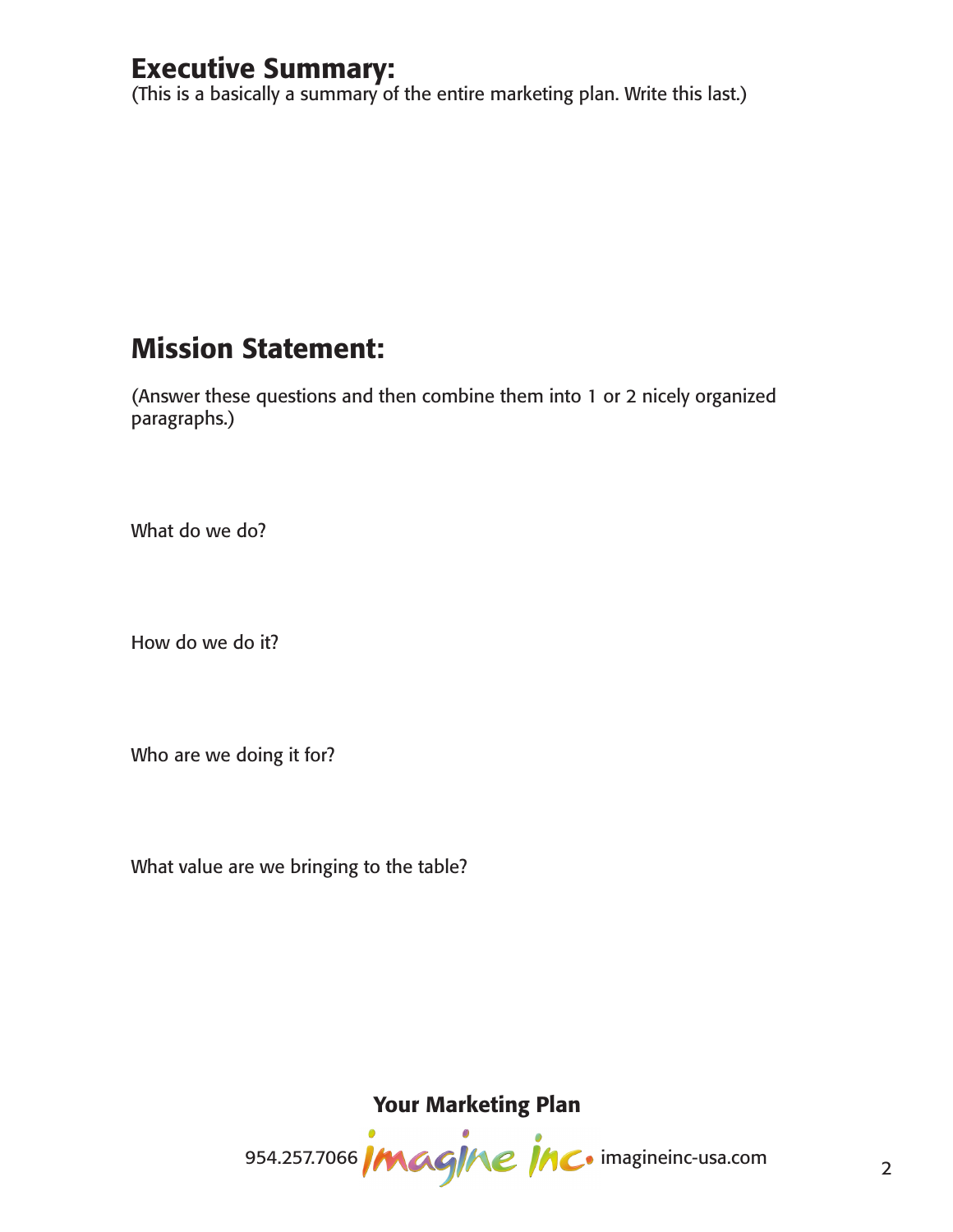## Goals

## Financial Goals:

(How much money do you want to make? What are your goals?) How Much Revenue You Need to Generate from Your Inbound marketing

How Many Sales You Need to Hit Those Revenue Goals

## Non-Financial Goals:

This is the perfect place to write down all your goals. What do you want to accomplish in your company or blog?

#### What are your SMART Goals:

Specific:

Measurable:

Aspirational:

Realistic:

Time-bound:

#### Some other examples of non-financial goals:

- Write an e-book
- Podcasting
- Video blogging
- Writing more blog posts

954.257.7066 **Magine Inc.** imagineinc-usa.com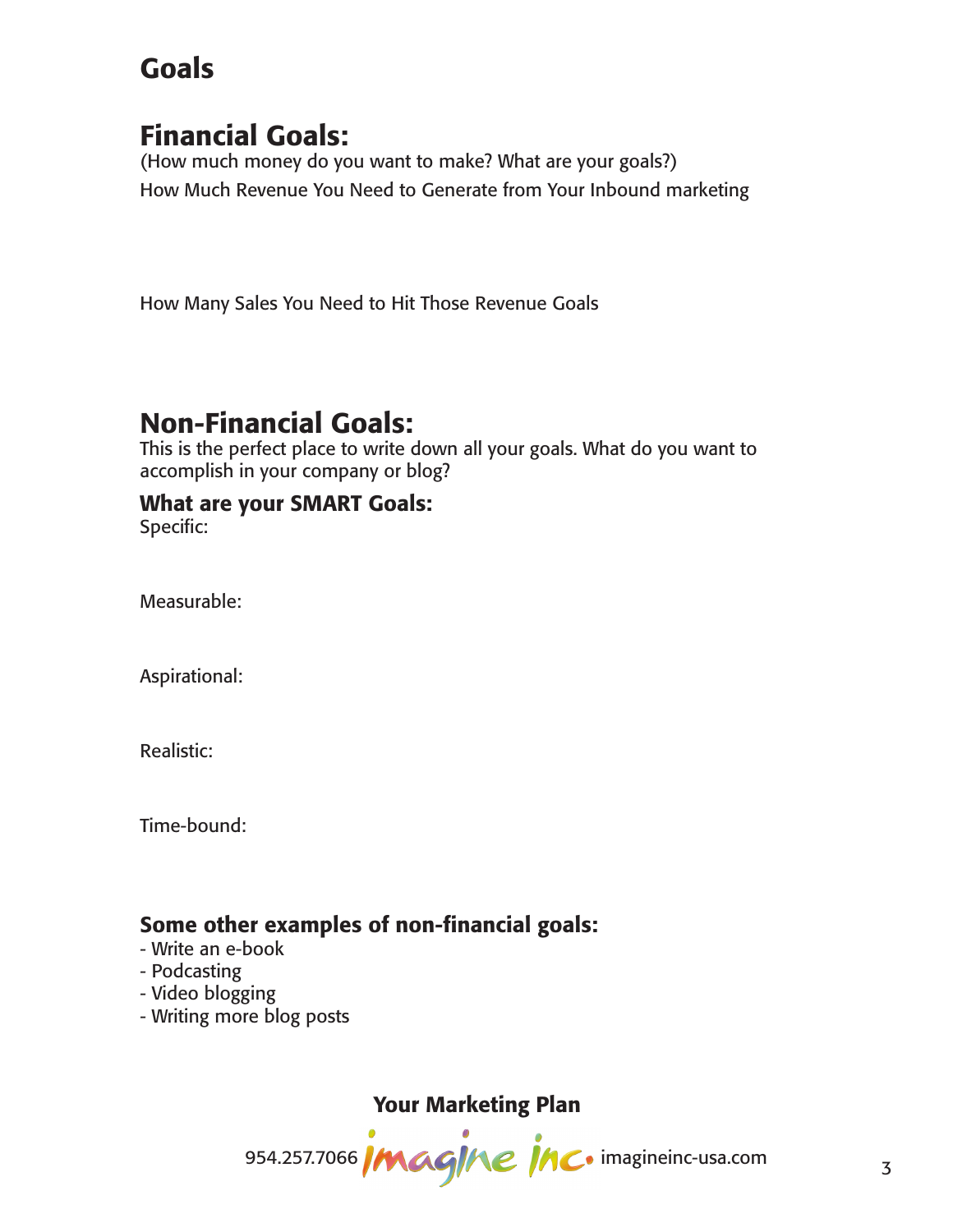## What Are Your Core Competency:

What are your strengths as a team?

How about your company strengths?

What are the strengths of your products or content?

How can you be the best in your industry or niche?

## SWOT Analysis:

What are your company's or product's strengths?

What are your company's or product's weaknesses?

What opportunities does your company have?

What threats are there?

## Target Market:

What is the majority of my market's gender?

How about their age range?

What's their annual income?

954.257.7066 **Magine Inc.** imagineinc-usa.com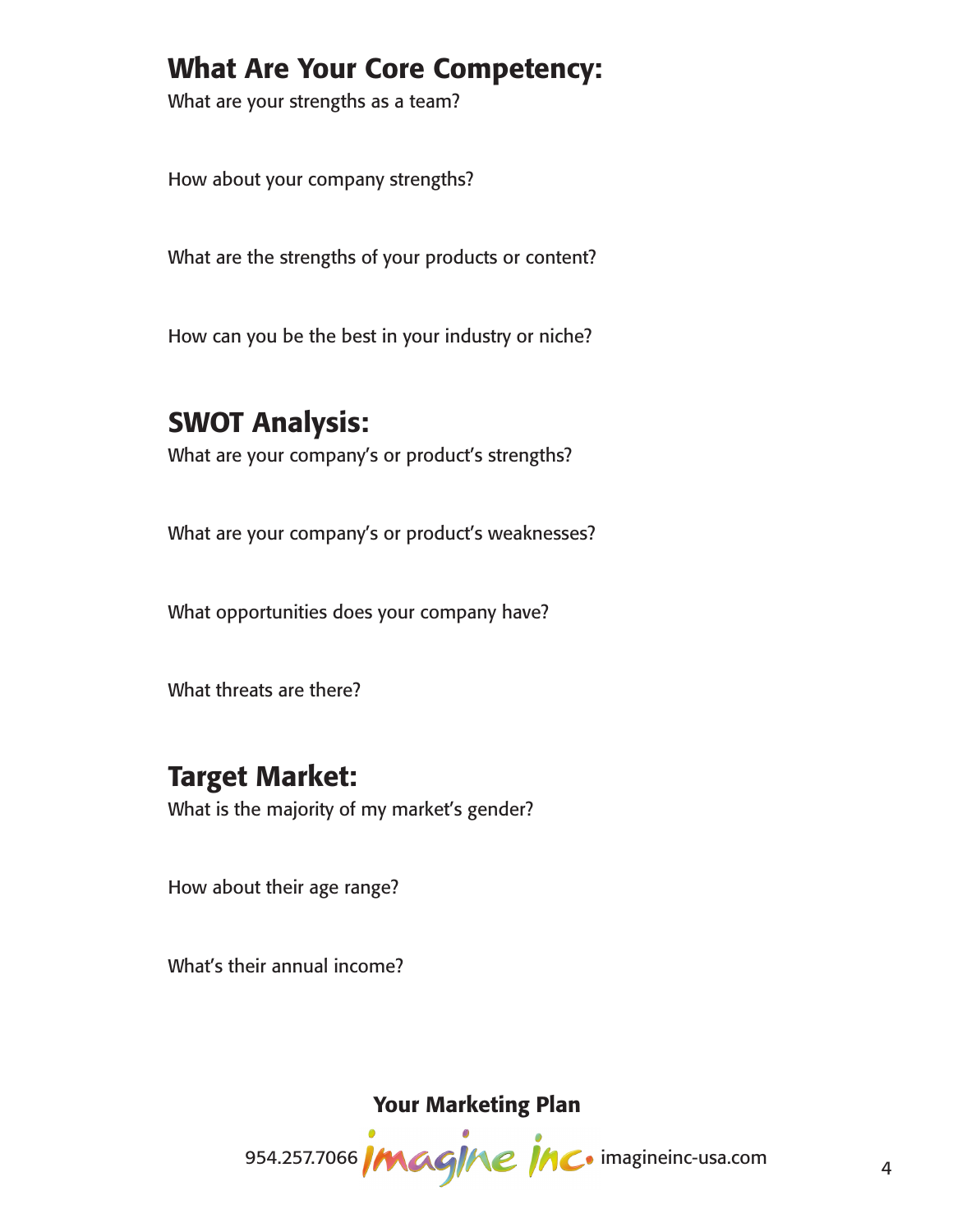## Audience/Customer Persona:

If you have more then one target market you will need to do a persona for each. Ask yourself these questions to find your audience/customer persona:

Who are they?

What is their personality?

How about their family life?

What are their values?

What do they do?

What's their job title?

Where do they live?

What's their challenges?

What are their pain points?

What are their needs?

#### Extra questions to really help you know your audience/ customer persona:

What scares them?

What are their life beliefs?

What stresses them out?

What keeps them up at night?

What would solve all their problems?

*(Once you've answered all these questions come up with an idea of who your persona is and type out who your persona is in paragraph form. Remember this is a fictional character that represents your audience and customers. Give them a name and find a picture online that will represent them.)*

954.257.7066 *Magine inc*o imagineinc-usa.com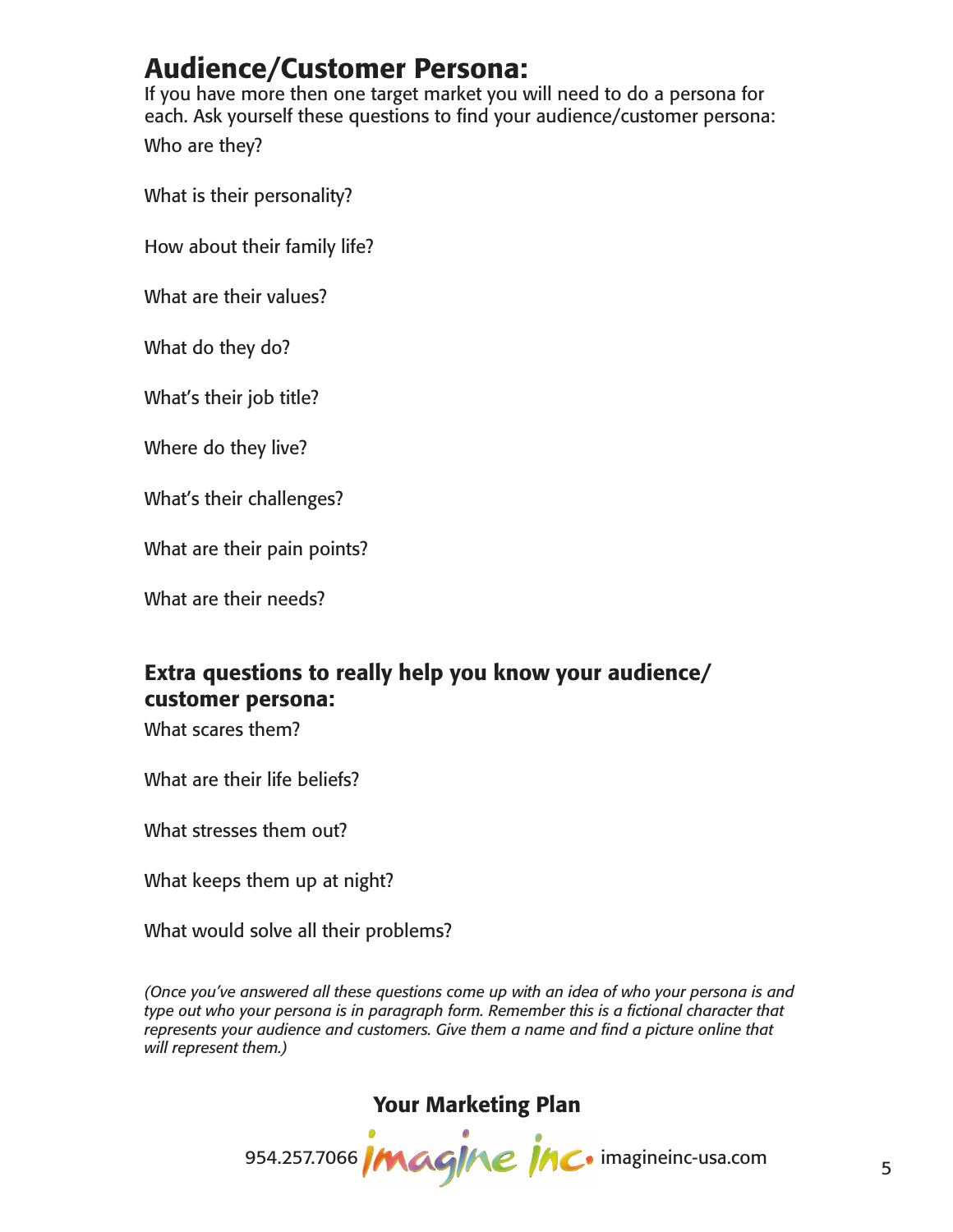## Marketing Mix - Four Marketing P's

#### What Product Are You Marketing? (Product)

(Set your user persona and target audience next to you when you fill out these questions. And after answering the questions write all your ideas in paragraph form.)

#### What does your audience want?

Why do they need it?

What makes it special and different? (Why should your audience care?)

#### Where Should Your Product Be Sold? (Place)

How would you sell your product?

Are you selling it in a physical store or on E-commerce?

#### How Much Should It Be Sold For? (Price)

Is it a good value for what your audience would be getting?

How does the price compare with your competitors and others in the market?

#### How Are You Going To Promote It? (Promotion)

Where are you going to promote your content/product?

How are you getting it in front of people?

Will you do ads? And if so where will you do them?

## Budget:

(This is a great place to put what you'll need to budget for. What services is your company using?)

What things does your company need to pay for?

Do you have a budget for ads/marketing? If so, how much do you allow monthly for it?

#### Appendix:

(This is a great place to refer to a source, graphics, graphs, tables, or even your creative ideas.)

## Now do your executive summary and put it on page 2.

954.257.7066 **Magine Inc.** imagineinc-usa.com 6